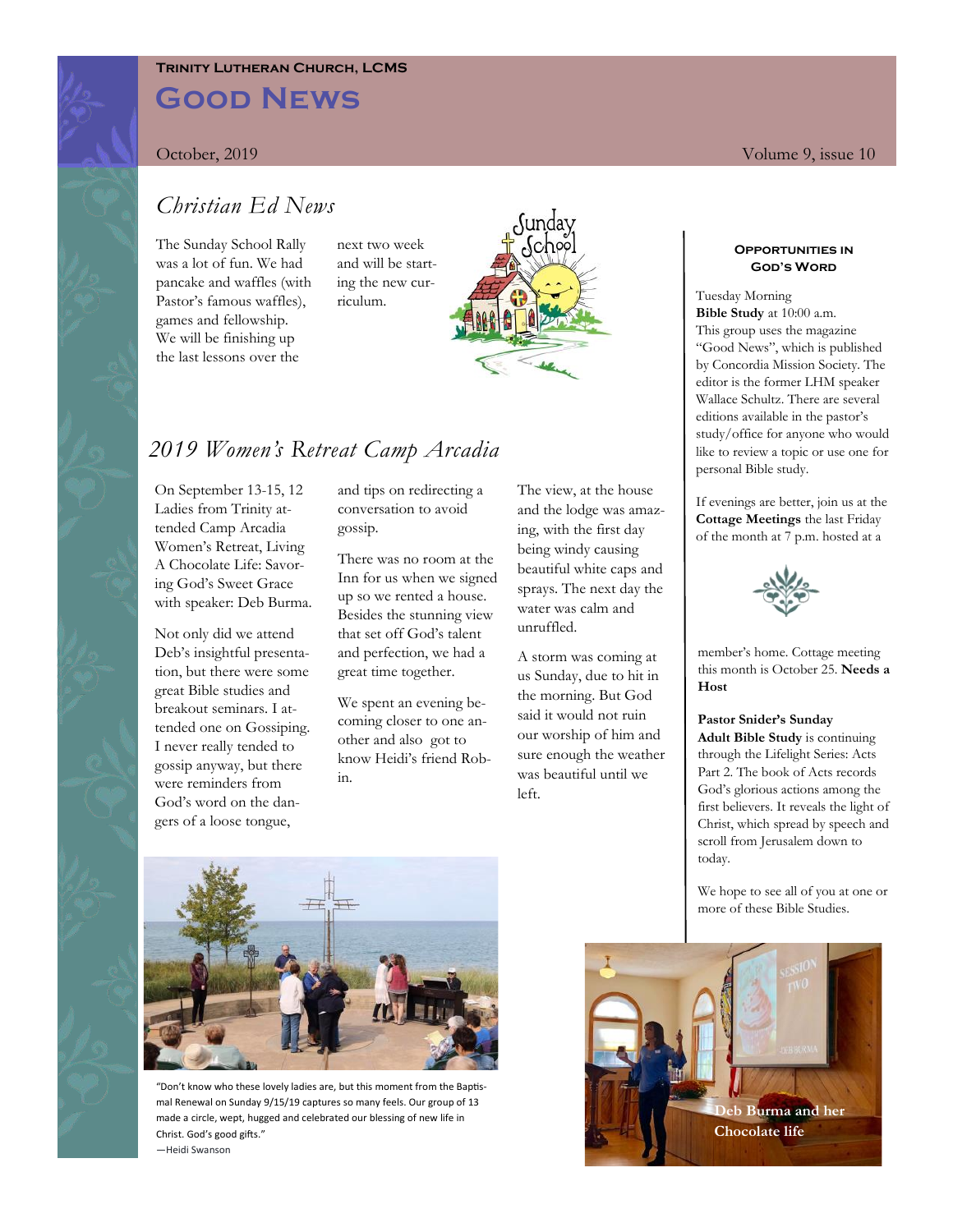

## *"Discover the Joy in Sharing God's Blessings"*

This year the annual stewardship emphasis at Trinity Lutheran, Pinckney is titled: "Discover the Joy in Sharing God's Blessings." In this threeweek emphasis beginning October 6th, 13th and 20th, and ending with Commitment Sunday on November 3, 2019. We will discover the joy that we as God's people can experience as we plan to share the Gospel, as we faithfully use our time and talents to serve God by serving others, and as we make a pledge to give thanks for the blessings in each part of our life and then the joy of giving back to God a portion of each.

In the ESV Bible translation, the word "joy" or "rejoice" is used 57 times. As Christians, joy ought to be a characteristic of our lives. The Lutheran Study Bible notes, "Joy is not the ephemeral happiness that worldly pleasures bring, but the deep and abiding joy of being loved by God through Jesus Christ. It is an emotional appreciation for good things received. It is a result from God's grace toward each of us as believers." In this definition, we understand that joy is not based on circumstances or emotions. It is more than happiness that we can experience from positive situations and activities in life. Joy comes from recognizing that God is in control and that He loves us, even when we don't feel happy or filled with joy. When we

look at what God has done for us, we respond with gratitude and joy. We may even regard the opportunities to serve the people God puts in our life as blessings and a real source of happiness.

Joy is a fruit of the Holy Spirit (Galatians 5:22-23). Each of the nine different fruit that are identified in the book of Galatians is given to us by God's grace. Joy is a grace bestowed on us by God. Someone once said, "The fullness of joy is to behold God in everything." It is Key to understanding the importance of God in every day and each event where we serve each other. Jesus tells us, "These things I have spoken to you, that My joy be in you, and that your joy may be full" (John 15:11). When we abide in Jesus, we will have the fullness of His joy.

By God's grace, joy is part of our lives. Knowing who we are and Whose we are, we are empowered to live lives filled with joy. When we abide in Jesus and live in obedience to Him our joy is made complete. God's Word directs us to use our time, talents, and money in ways that help others and extend His kingdom. When we use our blessings in obedience to God's will, we will experience even more joy. This stewardship emphasis for October offers the following weekly themes:

"Jesus Is our Joy and Strength"

"Discover the Joy in Serving"

"Discover the Joy in Giving"

God will equip each of us to use our blessings in ways that give Him honor. God also fills our heart with love for Him and His Church, so we are energized to share our many gifts and blessings with others.

Our emphasis will start on October 6th and will culminate on November 3rd with Pastor Rick Wolfram as our Stewardship commitment preacher.

May the Lord of all gifts fill your heart and mind with the joy he brings to us through These Things which he has spoken to us.

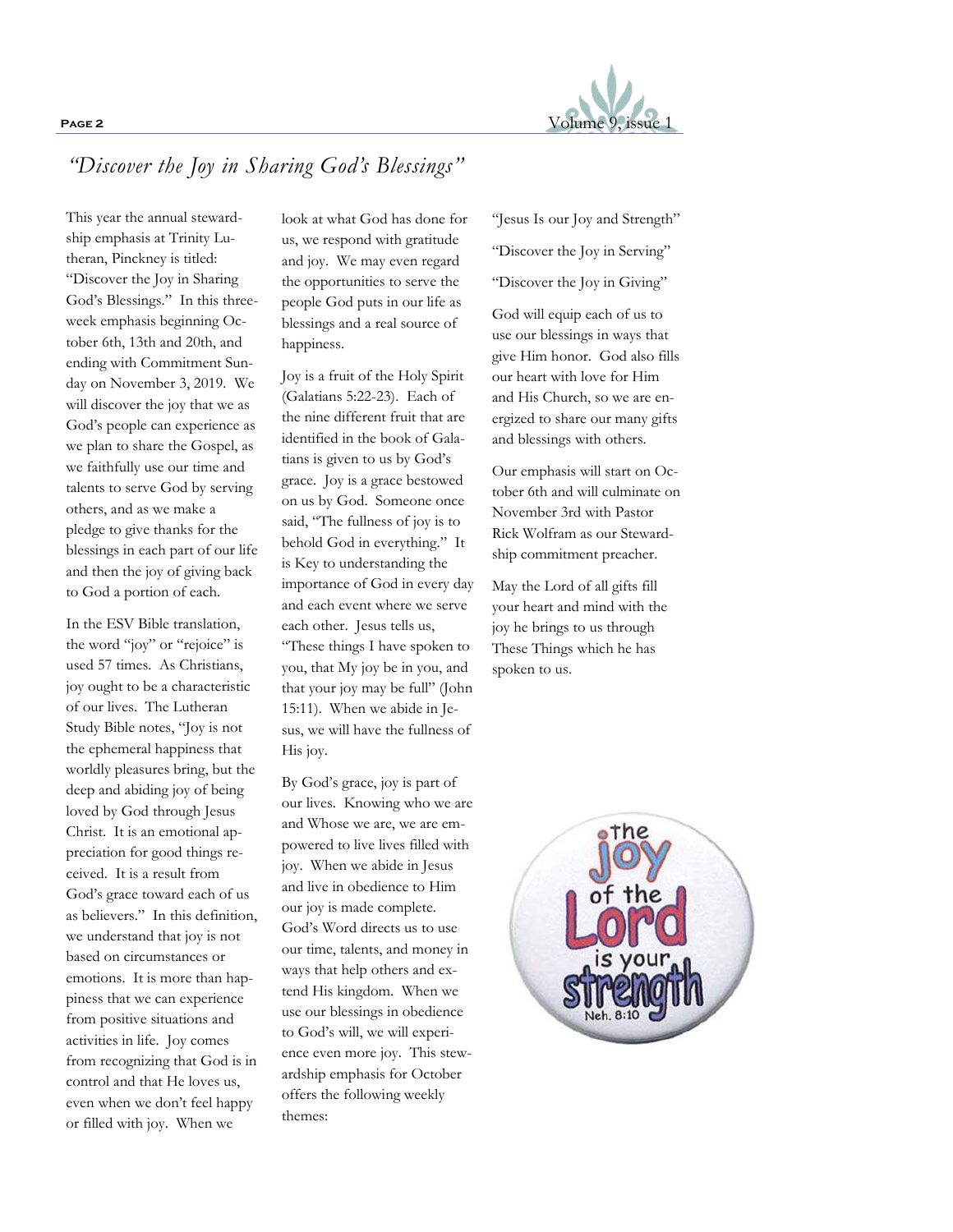|                                                                                                                            | Saturday  | 5                                      | $\overline{2}$                                                            | $\overline{0}$<br>LWML Zone Rally<br>9:00 am                        | 26                                                                               | $\hspace{.1in} \curvearrowright \hspace{.1in}$           | Altar Guild<br><b>Barb Yek</b><br>Helen Riggs<br>Oct 27 Daniel Eppler |
|----------------------------------------------------------------------------------------------------------------------------|-----------|----------------------------------------|---------------------------------------------------------------------------|---------------------------------------------------------------------|----------------------------------------------------------------------------------|----------------------------------------------------------|-----------------------------------------------------------------------|
|                                                                                                                            | Friday    | 4                                      | $\Box$                                                                    | $\frac{\infty}{2}$                                                  | 25<br>7:00 Cottage<br>Meeting <sup>@</sup>                                       |                                                          |                                                                       |
|                                                                                                                            | Thursday  | 7:00 Ladies Posse<br>$\infty$          | $\supseteq$<br>7:00 Elders                                                | $\overline{1}$<br>7:00 Council                                      | $\overline{2}$<br>7:00 Stewardship<br>& Evangelism                               | $\overline{\mathcal{E}}$                                 |                                                                       |
|                                                                                                                            | Wednesday | $\sim$                                 | $\infty$<br>Prayer<br>6:00 pm<br>Warriors                                 | $\geq$<br>Prayer<br>6:00 pm<br>Warriors                             | 23<br>6:00 pm Prayer<br>Warriors                                                 | $\infty$<br>Prayer<br>6:00 pm<br>Warriors                | Oct 6 Brianna Polenz                                                  |
| October 2019                                                                                                               | Tuesday   |                                        | $\infty$<br>10:00 Bible Study                                             | $\overline{5}$<br>10:00 Bible Study                                 | 22<br>10:00 Bible Study                                                          | 29<br>10:00 Bible Study                                  | Ben Ratliff<br>Madysin Gray<br>Acolyte:<br>Oct 13<br>Oct 20<br>Notes  |
|                                                                                                                            | Monday    | SO                                     | $\overline{\phantom{0}}$<br>7:00pm Trustees                               | $\overline{4}$                                                      | $\overline{2}$                                                                   | 28                                                       | $\overline{\phantom{a}}$                                              |
|                                                                                                                            | Sunday    | Choir on Sundays<br>29<br>after church | $\infty$<br>8:45 Bible class<br>Sunday School<br>10:00 Worship<br>w/Comm. | $\frac{3}{2}$<br>8:45 Bible class<br>Sunday School<br>10:00 Worship | $\overline{20}$<br>8:45 Bible class<br>Sunday School<br>10:00 Worship<br>w/Comm. | 27<br>8:45 Bible class<br>Sunday School<br>10:00 Worship | $\infty$                                                              |
| If you would like a link to the Trinity Google Calendar, email Lynda Minger with your request<br>at lyndamngr262@gmail.com |           |                                        |                                                                           |                                                                     |                                                                                  |                                                          |                                                                       |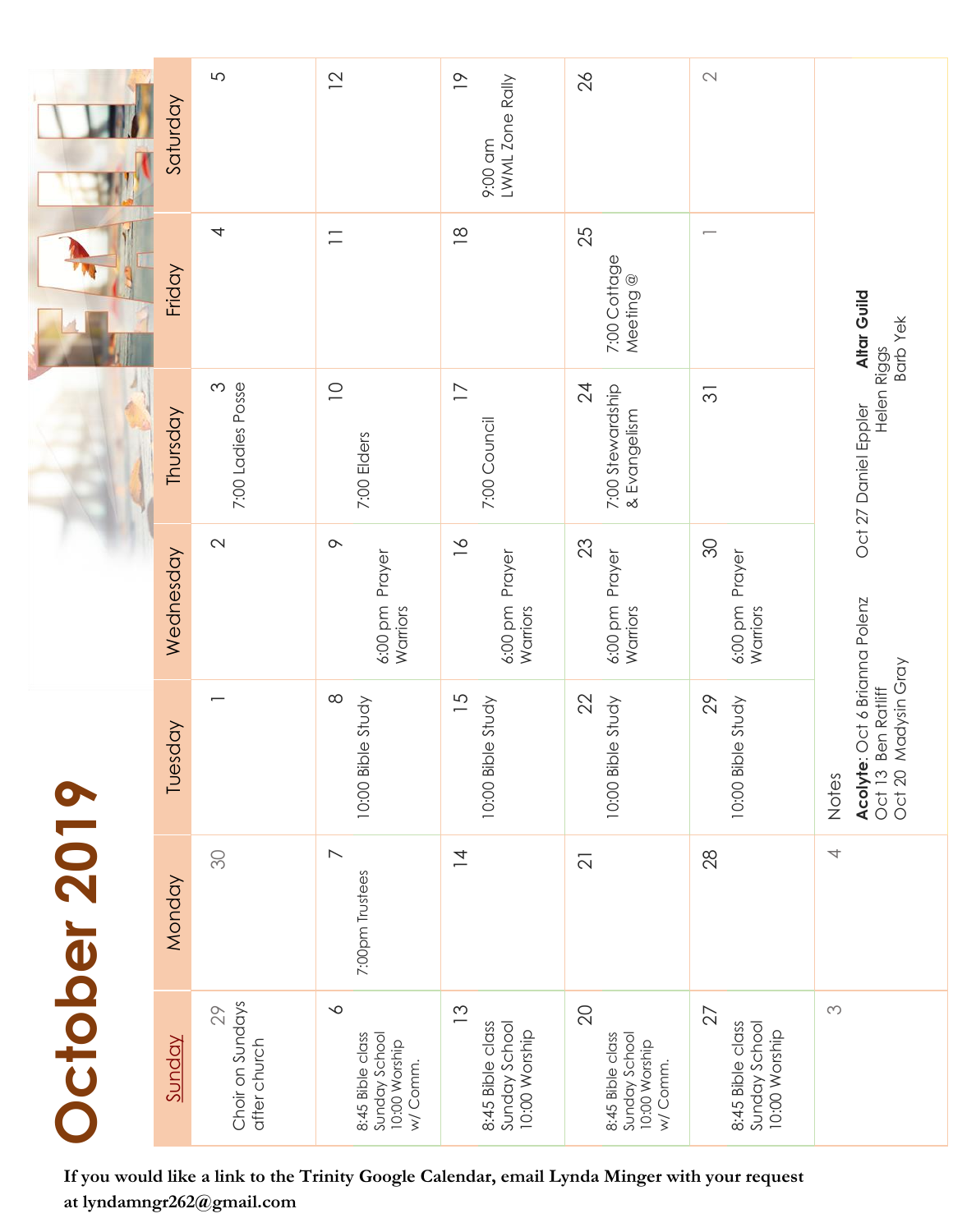### **PAGE 4** Volume 9, issue 1

## *Prayers of Trinity*

Praise and thanksgiving:

Blessing, glory, wisdom, thanksgiving, honor, power and might be to You, our God, now and forever! Hear us who pray in peace in the name of our Lord, Jesus Christ. O God, Holy and eternal, who did permit us to enter into the fellowship of that holy suffering by which Your dear Son, our Savior, conquered sin and death; grant that we may celebrate the remembrance of His passion with true devotion, accept the cross as his disciples, and thus fulfill Your holy will; through the same Jesus Christ, our Lord. We pray for those among us who are in special need of your guidance and healing:

• Carole Welser, Dave Finazzo—strength and healing.

• Shut-ins--Caroline Cadeau, Al Jacoby

• Anselee (Sugar) Anderson is having two operations at the same time on her eye on Monday the 7th. Dixi's sister.

- Earl Sparks—Heart—tests and recovery
- Robert Dugan —suffering with COPD
- Stuart Meyer Healing and recent cancer diagnosis
- Don VanGorden, Carolyn and Joe Benkovsky, Dianne and Rudy Vik, Dennis Miller- - strength and health
- Ed Hodgens —speedy recovery from back surgery
- Continued healing: Cynthia Moehring, Mary Meyer, Jo-

anne and Bob Hickman, Don Keiser.

- Chuck Crowder, Judy Lasko, Robin Fletcher, Kyle Knipp, Ava Allen, Tracy Brohmen, Kenny Cadle, Carol Thompson, Sarah Burns, Libby in their battles with cancer.
- Thank God for family. Pray that God would guide all families love each other with the love of God in Christ Jesus.

"Ask, and it will be given to you; seek AND YOU WILL FIND; knock, and the door

WILL BE OPENED TO you.

For everyone who asks receives; he WHO SEEKS FINDS;

and to him who



## *Birthdays and Anniversaries*

| Denise Mott             | 10/2  |
|-------------------------|-------|
| Elisabeth Corcoran 10/7 |       |
| Amy Bickel              | 10/13 |
| Christie Frazzini 10/17 |       |
| Alice Finazzo           | 10/20 |
| Al Jacoby               | 10/27 |
| Ruthie Myher            | 10/27 |
|                         |       |

Robert & Lois Brumm 10/7 Al & Barb Jacoby 10/7 Mitch & Linda Minger 10/7 Robert & Marilyn Brumm Jr. 10/12 Tim & Tina Erisman  $10/12$ Merelyn & Cathie Snider 10/16 James & Penny Myers 10/17 Harold & Aletha Hollister 10/20 Paul & Dixie Russel 10/27



## *Posse News*

Posse meeting: Thursday, October 3, at 7 pm Hostess: Cathie Altar Care: Helen & Barb

November meeting: Thursday, November 7th Hostess: Kristin Altar Care: Kristin & Deb

*Stockbridge Community Outreach*

Stockbridge Community Outreach – Cathie Snider said they are in high need of dish soap. We'll collect it in October and Cathie will deliver.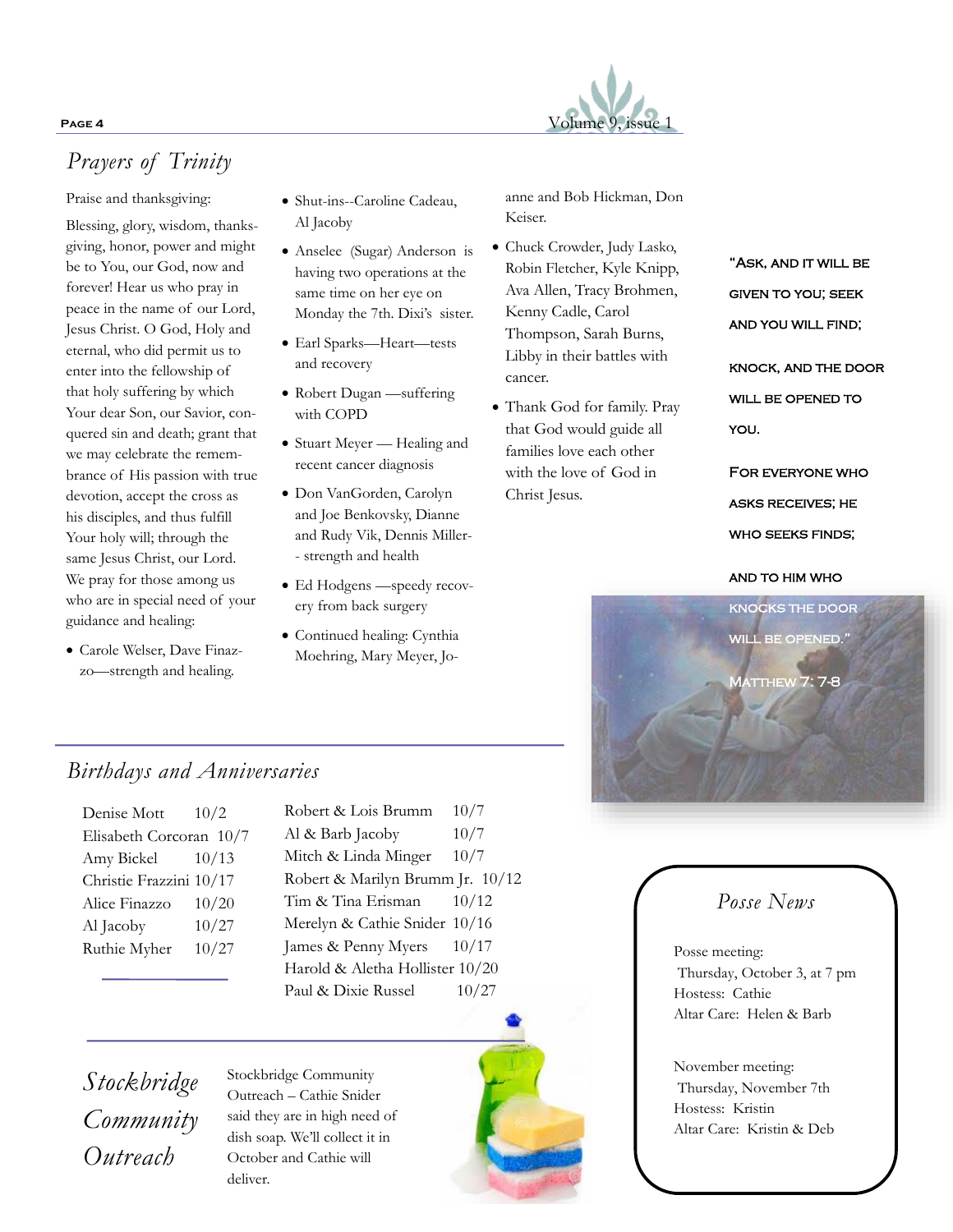

## *Stewardship and Evangelism*

Stewardship Fall program – will begin in October and end on 11/03. The theme is "Discover the Joy". Pastor's sermons will be from this program with a Trinity-related information. Pastor Wolfram will be here to preach on 11/03, Commitment Sunday, and we will take pledges then. The pledge form will be obtained from the materials provided with the program.

Pew envelopes have been revised and have been placed in the pews. We've started to receive pledges. Marilyn is earmarking and will pay with the next mortgage.

Pinckney Community Schools – there is an opportunity to work on a trail at Farley. Kristin will reach out to Elizabeth to see if she has any additional information.

Stockbridge Community Outreach – Cathie said they are in high need of dish soap. We'll

collect it in October and Cathie will deliver.

Next MWAM – we may do one more this year. North Star Reach is still an option. There is a Fall Family Fest on 10/21. We'll send the information to Lynda so that she can put it in the bulletin.

New Creation Ministry Meal – we're scheduled to do another on Tuesday, November 11th. We'll need help preparing (after Bible study that day) and delivering.

Care Committees – any special needs? Discussed family for MWAM.

### **Unfinished Business**

We need to encourage people who did not get their photos taken to do so for the directory. Brian Frazzini is willing to help. Or, arrangements can be made with St. Mary for their October

shoot.

#### **New Business**

We approved a half page ad for the Pinckney Music Boosters. Kristin will get the information filled out and forward to Marilyn for payment. We'll use the same ad from last year.

PICO – the information is in the bulletin. We'll also make a Sunday announcement to encourage participation.

Our next meeting will be Thursday, 10/24, at 7:00 PM.

Respectfully submitted, Kristin Myher



## *New Creation Dinner*

The Steward/Evan. Committee is looking for a few volunteers to help us provide a simple meal for the classes.

Three courses are followed by electives

**Affirming Potential**: This course embarks on a life changing journey to better understand our past, embrace our present, and confidently lean into our future.

**Boundaries:** This course teaches clear boundaries and a healthy, balanced lifestyle

**Faith & Finance:** This course addresses how we handle our money and possessions as well as how to apply God's principles for budgeting, life skills, ways to save and serve.

Electives offered:

- Stress Management
- Bible Study
- Healthy Cooking
- Bargain Shopping
- Gardening
- Leadership
- And More!

We invite you to journey with us as we answer God's call to serve our community.

*View in the morning off the back porch of the house.*